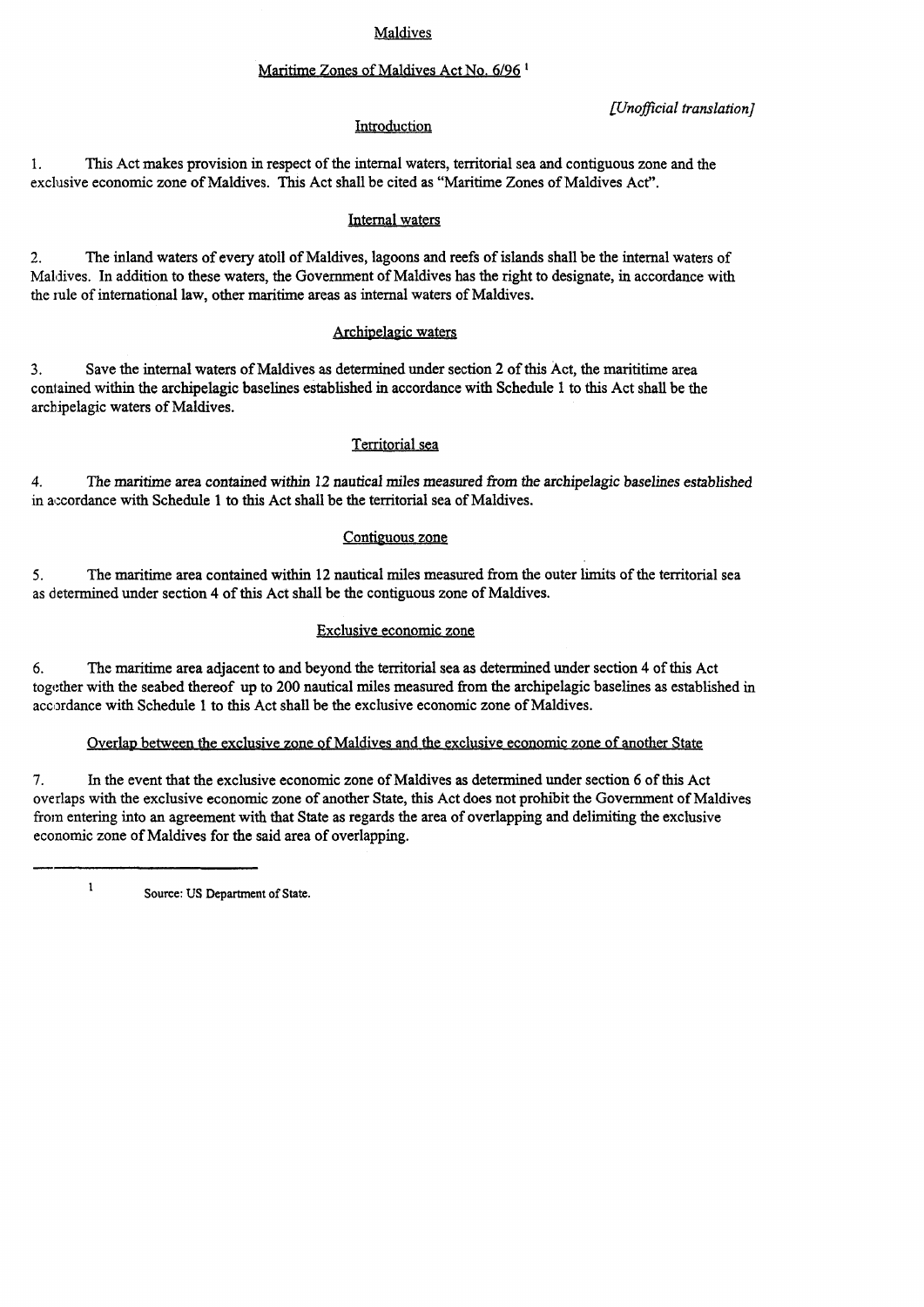#### **Sovereignty**

8. In addition to the land territory of Maldives and the airspace thereabove, the sovereignty of Maldives shall extend to the internal waters, archipelagic waters and territorial sea, together with the seabed and subsoil and airspace thereof.

## Sovereign rights

9. Within its exclusive economic zone, Maldives shall have sovereign rights for the purpose of exploring and exploiting, conserving and managing the natural resources contained therein, whether living or non-living, and with regard to other activities for purposes of the economic exploitation of the zone. Economic exploitation of the natural resources found in the zone by persons other than nationals of Maldives or the conduct of scientific research within the zone as well as the construction, operation and use of any artificial island installation or structure within the zone for any of the foregoing purposes shall be subject to authorization from the Government of Maldives.

#### Jurisdiction over contiguous zone

10. Maldives may exercise within the contiguous zone the control necessary to prevent infringement of its customs, fiscal, immigration or sanitary laws and regulations within the territory of Maldives and its territorial sea and to punish the infringement of the above laws and regulations committed within the territory and the territorial sea of Maldives.

## Entry of foreign vessel into Maldives internal waters

11. No foreign vessel shall enter the internal waters of Maldives except with prior authorization from the Government of Maldives in accordance with the laws and regulations of Maldives.

## Entry into archipelagic waters

12. Foreign vessels shall have the right of continuous and expeditious archipelagic passage in the sea lanes designated by the Government of Maldives from among international navigation channels. Such passage shall be in accordance with the regulations made under this Act.

#### Entry into the territorial sea

13. (a) Save such vessels engaged in innocent passage compatible with internationallaws, no vessel shall enter the territorial sea of Maldives except in accordance with the laws and regulations of Maldives.

(a) No foreign warship or foreign nuclear-powered ship or ship carrying nuclear or other inherently dangerous or noxious substances shall enter the territorial sea of Maldives for any purpose except with prior authorization of the Government of Maldives and in accordance with the laws and regulations of Maldives.

## Entry into the exclusive economic zone

14. No foreign vessel shall enter the exclusive economic zone of Maldives except with prior authorization from the Government of Maldives in accordance with the laws of Maldives.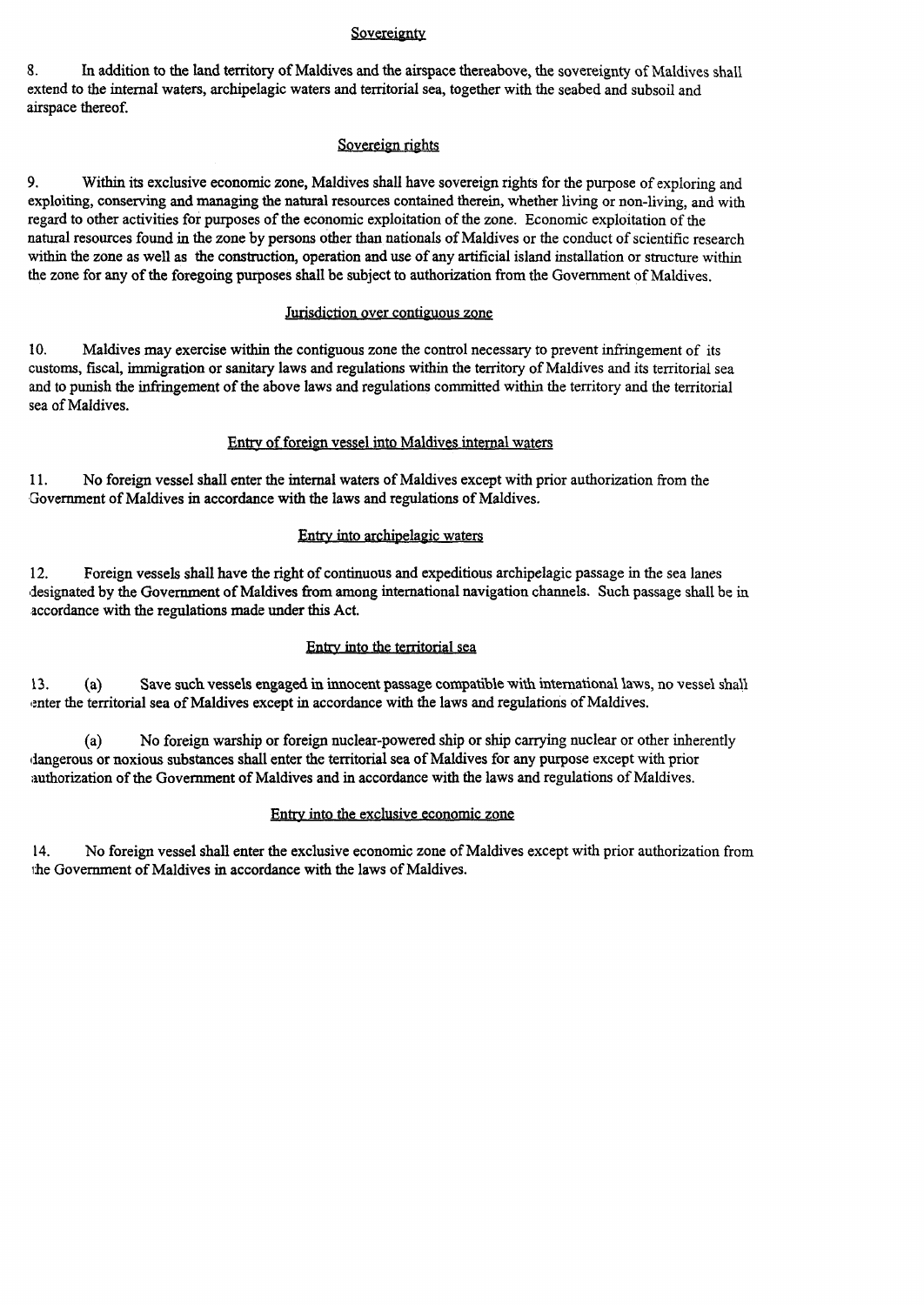## Entry into and passage through the airspace

15. (a) Except in accordance with international standards and applicable regulations in force in Maldives, no foreign aircraft shall engage in any overflight across the airspace or via air routes above the land territory, internal waters, archipelagic waters and territorial sea of Maldives. Except as provided above, no aircraft shall enter the foregoing airspace or air routes.

(b) No foreign military aircraft shall engage in overflight across the airspace or air routes specified in subsection (a) of this section except with the authorization of the Government of Maldives. Except as provided above, no military aircraft shall enter the foregoing airspace or air routes.

## Rights under international law

16. In addition to matters provided in thisAct, Maldives shall enjoy in relation to its maritime zones all other rights and jurisdiction States enjoy under international law as regards maritime zones.

## **Regulations**

17. The Government of Maldives has the jurisdiction to adopt regulations in respect of the maritime zones of Maldives and airspace thereabove.

#### **Definitions**

18. In this Act:

- (a) *Archipelagicbaseline*shall mean the lines established in accordance with the coordinates specified in Schedule 1 to this Act;
- (b) *Nauticalmile* shall mean the international nautical mile consisting of 1852 metres;
- (c) *Warships* shall mean naval vessels and *vessels*ofsuch description that could be engaged in warfare due to the weapons on board such vessels;
- (d) *Militaryaircraft*shall mean air force aeroplanes ofsuch description that could be engaged in warfare due to the weapons on board such planes.

#### Repeal

19. Law No. 30/76 (Law relating to the exclusive economic zone of Maldives) and Law No. 32/76 (Law relating to the navigation and passage by foreign ships and aircraft through the airspace, territorial waters and the exclusive economic zone of the Republic of Maldives) shall be repealed upon this Act taking effect.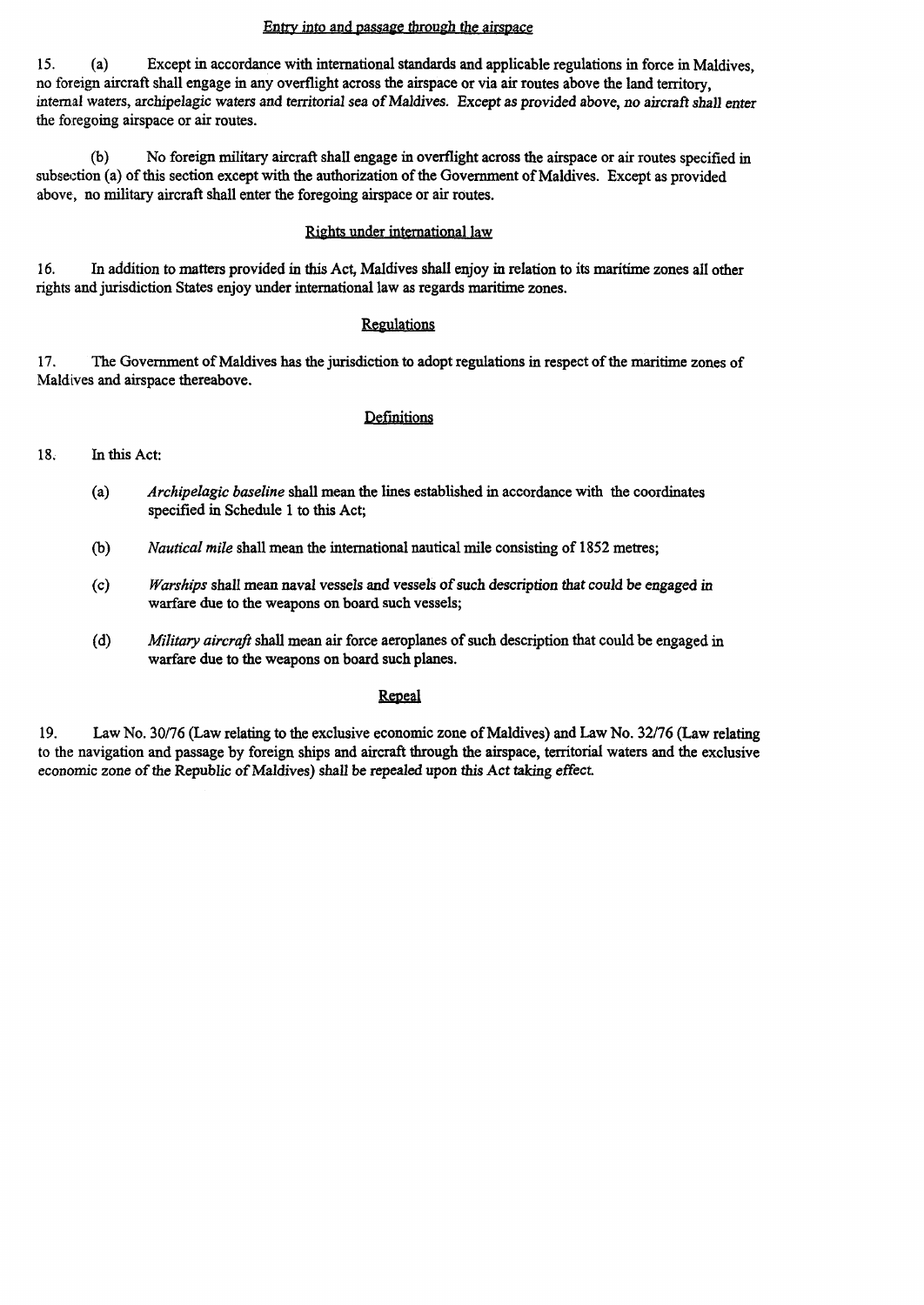## SCHEDULE 1

# Archipelagic base points of Maldives

| Serial No. | Point code     | Latitude      | Longitude              |
|------------|----------------|---------------|------------------------|
| 1.         | B1             | 72° 47' 45" E | 07° 03' 54" N          |
| 2.         | B2             | 72° 48' 07" E | 07° 04' 35" N          |
| 3.         | B <sub>3</sub> | 72° 48' 21" E | 07° 04' 47" N          |
| 4.         | B <sub>4</sub> | 72° 50' 34" E | 07° 05' 44" N          |
| 5.         | B <sub>5</sub> | 72° 53' 50" E | 07° 06' 35" N          |
| 6.         | B6             | 72° 54' 13" E | 07° 06' 35" N          |
| 7.         | B7             | 73° 12' 46" E | 06° 58' 07" N          |
| 8.         | B <sub>8</sub> | 73° 13' 14" E | 06° 57' 37" N          |
| 9.         | <b>B9</b>      | 73° 13' 53" E | 06° 55' 31" N          |
| 10.        | <b>B10</b>     | 73° 38' 20" E | 05° 23' 20" N          |
| 11.        | <b>B11</b>     | 73° 39' 31" E | 05° 22' 05" N          |
| 12.        | <b>B12</b>     | 73° 43' 21" E | 04° 27' 28" N          |
| 13.        | <b>B13</b>     | 73° 46' 13" E | 03° 27' 27" N          |
| 14.        | <b>B14</b>     | 73° 35' 10" E | 02° 08' 04" N          |
| 15.        | <b>B15</b>     | 73° 35' 18" E | 00° 25' 51" N          |
| 16.        | <b>B16</b>     | 73° 26' 37" E | 00° 18' 25" N          |
| 17.        | <b>B17</b>     | 73° 13' 07" E | 00° 39' 45" S          |
| 18.        | <b>B18</b>     | 73° 11' 12" E | 00° 41' 30" S          |
| 19.        | <b>B19</b>     | 73° 10' 02" E | 00° 42' 22" S          |
| 20.        | <b>B20</b>     | 73° 09' 08" E | 00° 42' 24" S          |
| 21.        | <b>B21</b>     | 73° 08' 40" E | 00° 42' 11" S          |
| 22.        | <b>B22</b>     | 73° 07' 30" E | 00° 41' 13" S          |
| 23.        | <b>B23</b>     | 73° 06' 52" E | 00° 40' 23" S          |
| 24.        | <b>B24</b>     | 73° 06' 23" E | 00° 39' 18" S          |
| 25.        | <b>B25</b>     | 73° 04' 33" E | 00° 35' 33" S          |
| 26.        | <b>B26</b>     | 73° 00' 08" E | 00° 23' 55" N          |
| 27.        | <b>B27</b>     | 73° 59' 09" E | 00° 29' 21" N          |
| 28.        | <b>B28</b>     | 72° 59' 38" E | 00° 32' 22" N          |
| 29.        | <b>B29</b>     | 72° 53' 05" E | 02° 25' 09" N          |
| 30.        | <b>B30</b>     | 72° 49' 14" E | $02^{\circ}$ 47' 50" N |
| 31.        | <b>B31</b>     | 72° 41' 49" E | 03° 37' 38" N          |
| 32.        | <b>B32</b>     | 72° 41' 49" E | 03° 47' 09" N          |
| 33.        | <b>B33</b>     | 72° 42' 03" E | 03° 52' 15" N          |
| 34.        | <b>B34</b>     | 72° 42' 11" E | 04° 01' 50" N          |
| 35.        | <b>B35</b>     | 72° 42' 36" E | 04° 05' 13" N          |
| 36.        | <b>B36</b>     | 72° 44' 14" E | 04° 13' 46" N          |
| 37.        | <b>B37</b>     | 72° 33' 19" E | 06° 14' 12" N          |